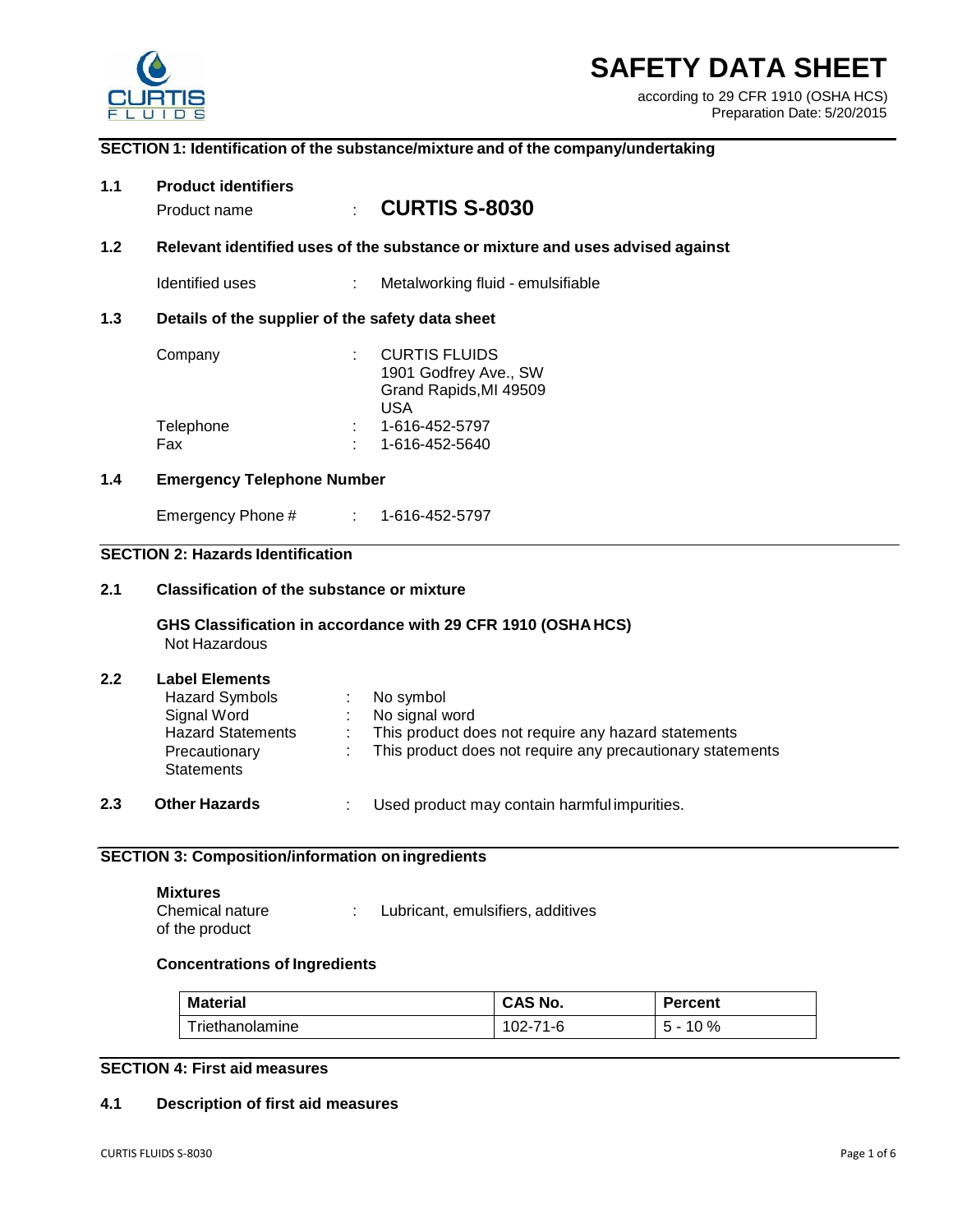| <b>General Information</b> |    | Not expected to be a health hazard when used under normal conditions.                                                                                                                                                                                       |
|----------------------------|----|-------------------------------------------------------------------------------------------------------------------------------------------------------------------------------------------------------------------------------------------------------------|
| <b>Eye Contact</b>         | ÷  | Rinse immediately with plenty of water for at least 15 minutes. If symptoms<br>persist obtain medical attention.                                                                                                                                            |
| <b>Skin Contact</b>        |    | Wash off with soap and water; remove all contaminated clothes and shoes.                                                                                                                                                                                    |
| Ingestion                  |    | Gently wipe or rinse the inside of the mouth with water. In general no<br>treatment is necessary unless large quantities are swallowed, however<br>obtain medical advice. Do NOT induce vomiting. Never give anything by<br>mouth to an unconscious person. |
| <b>Inhalation</b>          | ÷. | Move to fresh air. No treatment necessary under normal conditions of use.<br>If symptoms persist, obtain medical advice.                                                                                                                                    |

- **4.2 Most important symptoms and effects, both acute and delayed** Ingestion may result in nausea, vomiting, and ordiarrhea.
- **4.3 Indication of any immediate medical attention and special treatment needed** Immediate medical attention not required under normal conditions of use.

#### **SECTION 5: Firefighting measures**

#### **5.1 Extinguishing media**

Foam, water spray or fog. Dry chemical powder, carbon dioxide, sand or earth may be used for small fires only. Do not use water in a jet.

#### **5.2 Specific hazards arising from the substance or mixture**

Hazardous combustion products may include: A complex mixture of airborne solid and liquid particulates and gases (smoke). Carbon monoxide. Unidentified organic and inorganiccompounds.

#### **5.3 Advice for Firefighters**

Proper protective equipment including breathing apparatus must be worn when approaching a fire ina confined space.

## **SECTION 6: Accidental releasemeasures**

#### **6.1 Personal precautions, protective equipment, and emergency procedures**

Avoid contact with skin and eyes. Ensure adequate ventilation to maintain mist below control parameters in section 8.1

#### **6.2 Environmental precautions**

Avoid release to the environment. Prevent further leakage or spillage if safe to do so. Prevent the material from spreading and entering drains by using sand, earth, or other barriers.

#### **6.3 Methods and material for containment and cleaning up**

Slippery when spilt. To avoid accidents, clean up immediately. Contain spillage, and then collect with dry inert absorbent material and place in container for disposal according to local / national regulations.

#### **6.4 Additional Advice**

Refer to protective measures listed in section 7 and 8. For disposal see section 13.

## **SECTION 7: Handling and storage**

#### **General Precautions**

Use local exhaust ventilation if there is risk of inhalation of vapors, mists or aerosols. Properly dispose of any contaminated rags or cleaning materials to prevent fires.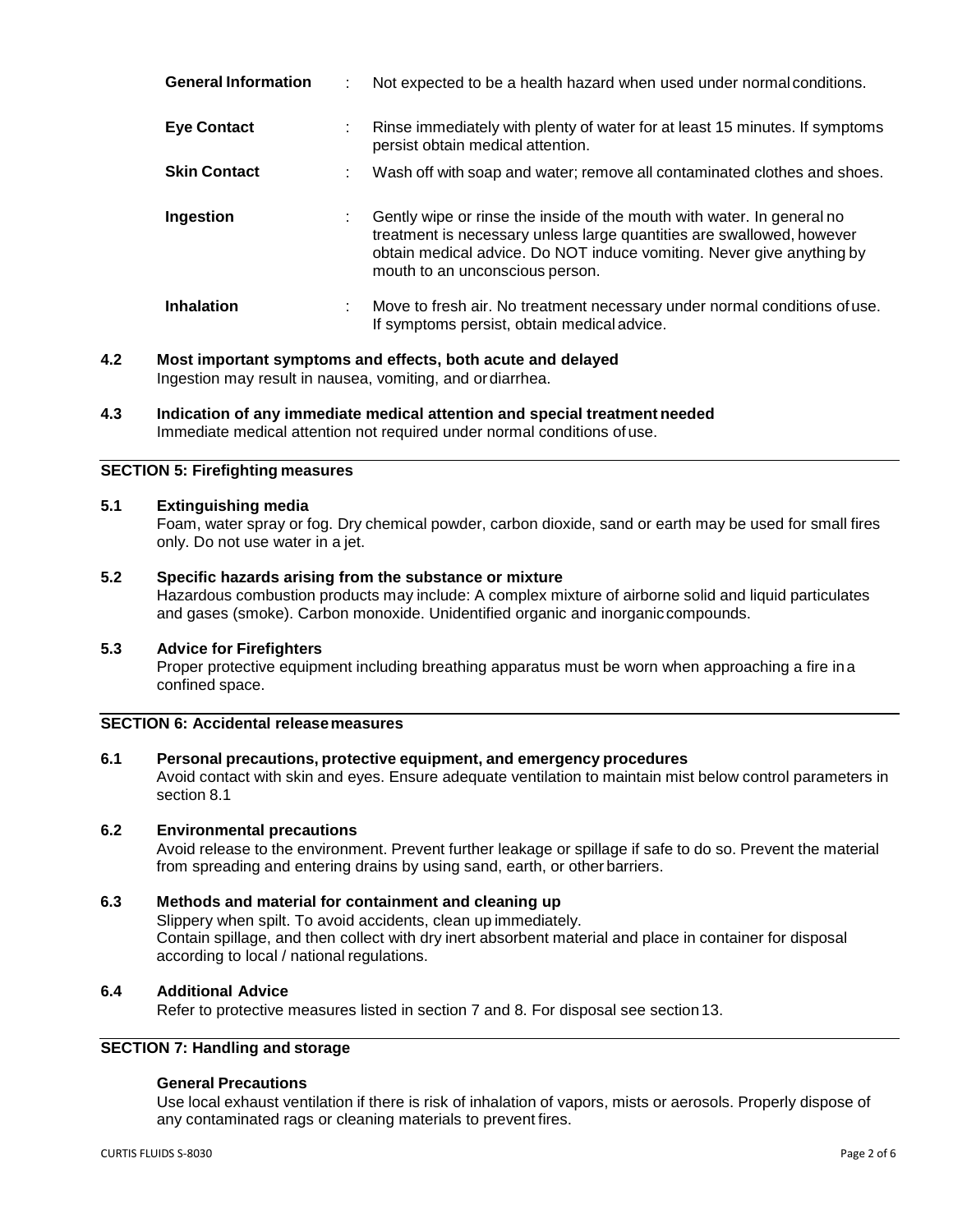#### **7.1 Precautions for safe handling**

Handle in accordance with good industrial hygiene and safetypractice.

#### **7.2 Conditions for safe storage, including any incompatibilities** Keep container tightly closed and in a cool place.

#### **SECTION 8: Exposure controls/personalprotection**

## **8.1 Control parameters**

#### **Occupational Exposure Limits**

| Material        | <b>CAS No.</b> | TLV or PEL |
|-----------------|----------------|------------|
| Triethanolamine | 102-71-6       | 5 mg/m $3$ |

#### **Biological limit values**

Data not available

#### **8.2 Appropriate engineering controls**

Wash hands before breaks and at the end of workday.

Maintain air concentrations below occupational exposure standards.

Remove and wash contaminated clothing before re-use.

Material can create slippery conditions.

#### **Control of environmental exposure**

Stop leak or spill if possible. Prevent material from entering drains.

## **8.3 Individual protective measures such as personal protectiveequipment**

#### **Eye Protection**

Wear tightly fitting safety goggles or face shield if splashes are likely tooccur.

#### **Hand Protection**

Where hand contact with the product may occur the use of gloves approved to relevant standards may provide suitable protection: PVC, neoprene or nitrile rubber gloves. Gloves should only be worn on clean hands.

#### **Skin Protection**

Skin protection not ordinarily required beyond standard issue work clothes.

## **Respiratory Protection**

No respiratory protection is ordinarily required under normal conditions of use. In accordance with good industrial hygiene practices, precautions should be taken to avoid breathing of material. In case of insufficient ventilation wear suitable respiratory equipment with filter for organic vapor.

## **SECTION 9: Physical and Chemical Properties**

#### **9.1 Information on basic physical and chemicalproperties**

- a) Appearance : Transparent blue fluid
- b) Odour : No data available
- c) Odour Threshold : No data available
- d) pH : 9.50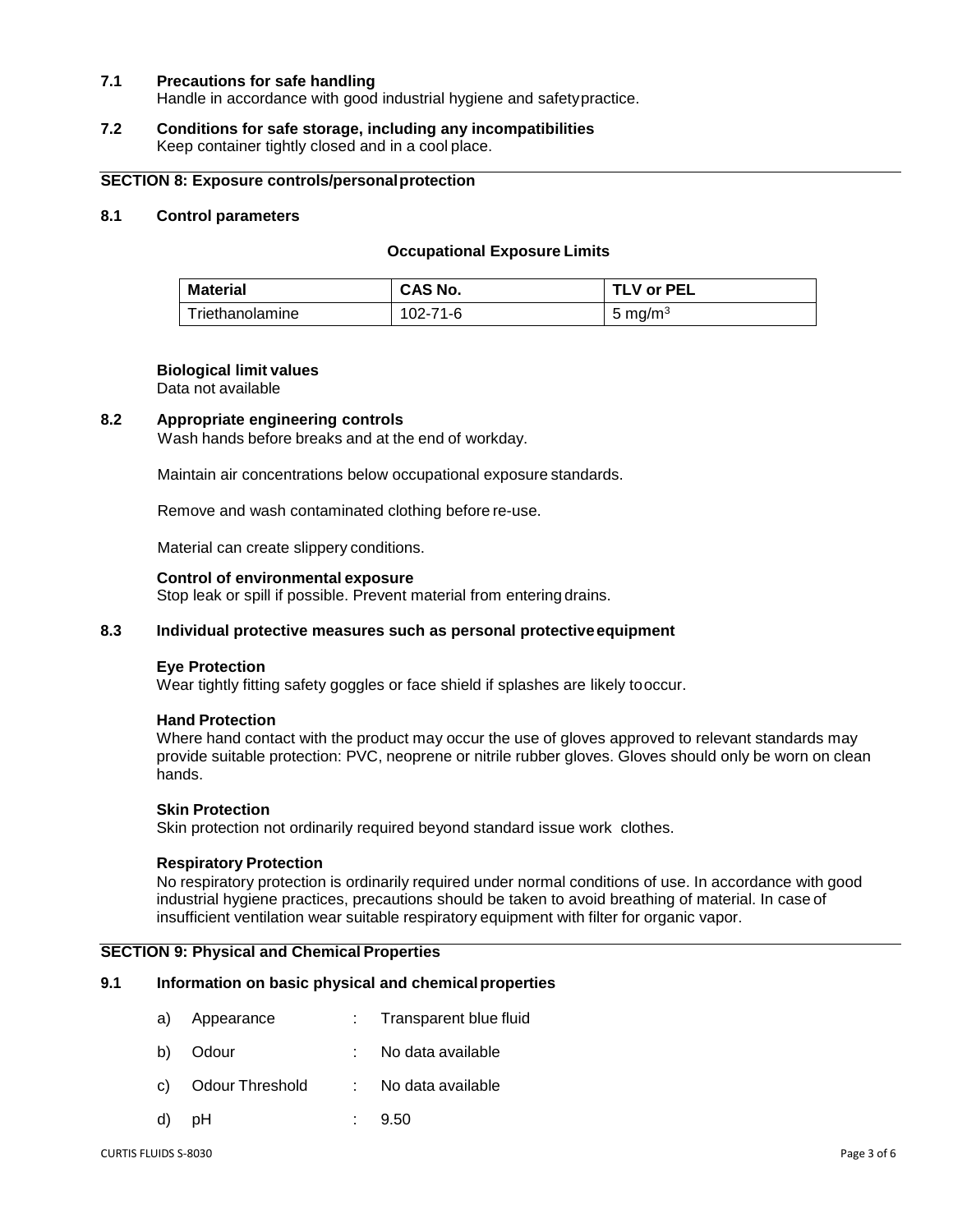|     | e) | Melting point/freezing :                            |                     | No data available                                                                    |
|-----|----|-----------------------------------------------------|---------------------|--------------------------------------------------------------------------------------|
|     | f) | point<br>Initial boiling point<br>and boiling range | ÷                   | 212 °F                                                                               |
|     | g) | Flash point                                         | ÷                   | Water based. Will not flash at boiling point.                                        |
|     | h) | Evaporation rate                                    | t.                  | No data available                                                                    |
|     | i) | Flammability (solid,<br>gas)                        | ÷                   | No data available                                                                    |
|     | j) | Upper/lower<br>flammability or<br>explosive limits  | ÷                   | Upper explosion limit: no data available<br>Lower explosion limit: no data available |
|     | k) | Vapor pressure                                      | ÷                   | No data available                                                                    |
|     | I) | Vapor density (air=1)                               | $\bar{\mathcal{L}}$ | No data available                                                                    |
|     | m) | Relative density                                    | ÷                   | 1.06 g/mL at 25 °C / 77 °F                                                           |
|     | n) | Water solubility                                    | ÷                   | Soluble                                                                              |
|     | O) | Partition coefficient:<br>n-octanol/water           | ÷                   | No data available                                                                    |
|     | p) | Auto-ignition<br>Temperature                        | ÷                   | No data available                                                                    |
|     | q) | Decomposition<br>Temperature                        | ÷                   | No data available                                                                    |
|     | r) | Kinematic Viscosity                                 | ÷                   | No data available                                                                    |
| 9.2 |    | <b>Other Information</b>                            |                     | Not applicable                                                                       |

## **SECTION 10: Stability and reactivity**

### **Reactivity**

Data not available.

#### **Chemical stability**

Stable under normal conditions.

#### **Possibility of hazardous reactions**

None under normal processing. Reacts with strong oxidizing agents.

#### **Conditions to Avoid**

Extremes of temperature and direct sunlight.

## **Incompatible Materials**

Strong oxidizing agents.

#### **Hazardous decomposition products**

Hazardous decomposition products are not expected to form during normal storage.

## **SECTION 11: Toxicological information**

#### **11.1 Information on toxicologicaleffects**

#### **Basis for assessment**

CURTIS FLUIDS S-8030 Page 4 of 6 Information given based on data on the components and toxicology of similarproducts.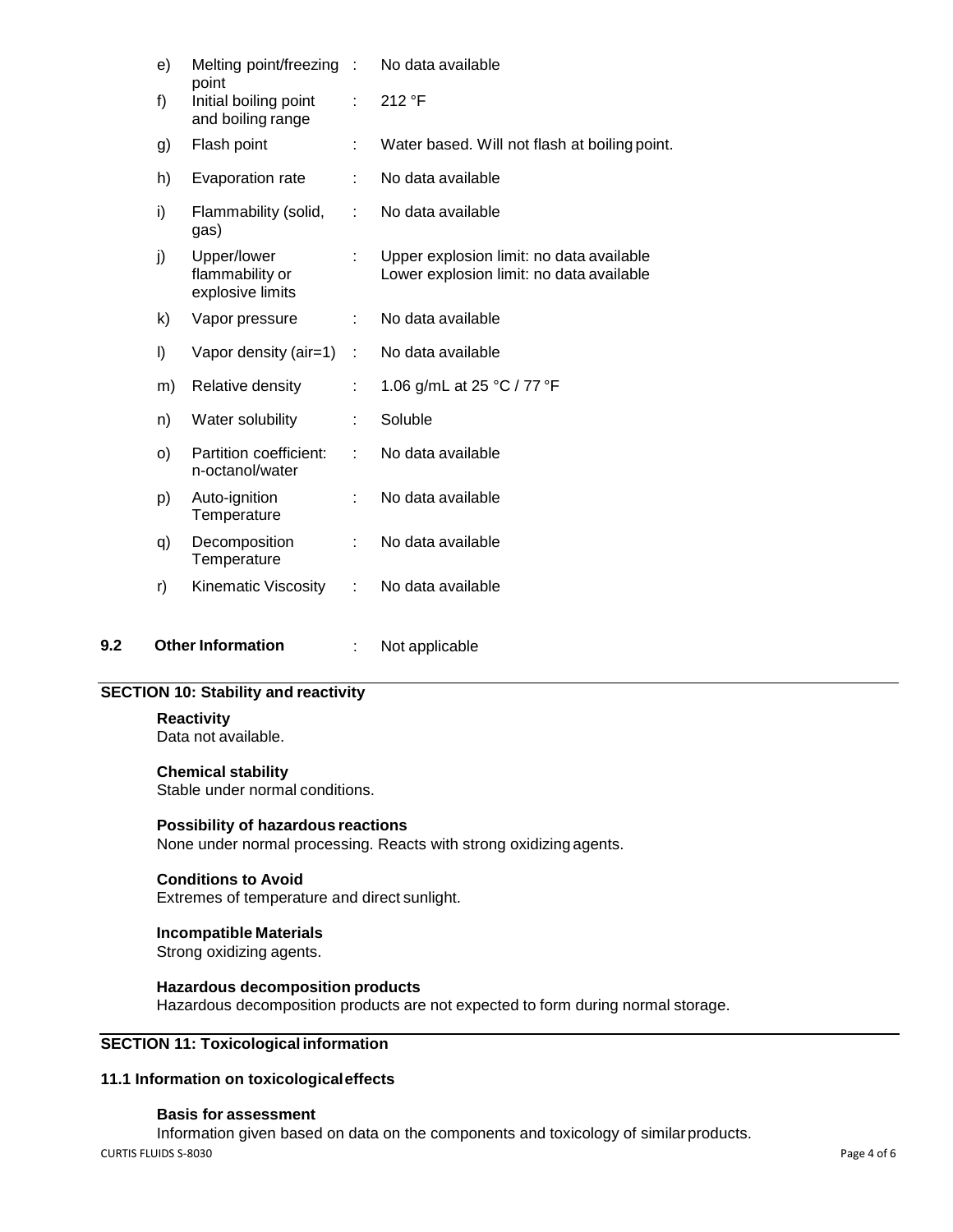#### **Likely routes of exposure**

Skin and eye contact are primary routes of exposure. Exposure may occur following accidental ingestion.

#### **Acute toxicity**

Expected to be of low toxicity.

**Skin corrosion/irritation**

Not expected to be irritating under normal usage.

## **Serious eye damage/eye irritation**

Expected to be slightly irritating.

## **Respiratory or skin sensitization**

Inhalation of vapors or mists may cause irritation.

#### **Germ cell mutagenicity** Not considered a mutagenic hazard.

#### **Carcinogenicity**

No component of this product is identified as a probable, possible, or confirmed carcinogen by IARC, NTP, Monographs, or OSHA.

**Reproductive toxicity** Not expected to be a hazard.

## **Specific target organ toxicity - single exposure** Not expected to be a hazard.

**Specific target organ toxicity - repeatedexposure** Not expected to be a hazard.

#### **Aspiration hazard**

Not considered an aspiration hazard.

#### **Additional Information**

Used fluid may contain harmful impurities that have accumulated during use. The concentration of such impurities will depend on use and may present risks to health and the environment on disposal. Used fluid should be handled with caution and skin contact should be avoided whenpossible.

## **SECTION 12: Ecological information**

#### **12.1 Toxicity**

## **Eco-toxicity effects**

Ecotoxicological data have not been determined specifically for this product. Information is based on a knowledge of the components and ecotoxicology of similar products. Expected to be practically nontoxic: LL/EL/IL50 > 100mg/l (to aquatic organisms).

## **12.2 Persistence and degradability**

No information available

- **12.3 Bioaccumulative potential** No information available
- **12.4 Mobility in soil** No information available
- **12.5 Other adverse effects** No information available

## **SECTION 13: Disposal Considerations**

#### **13.1 Waste treatment methods**

#### **Product Disposal**